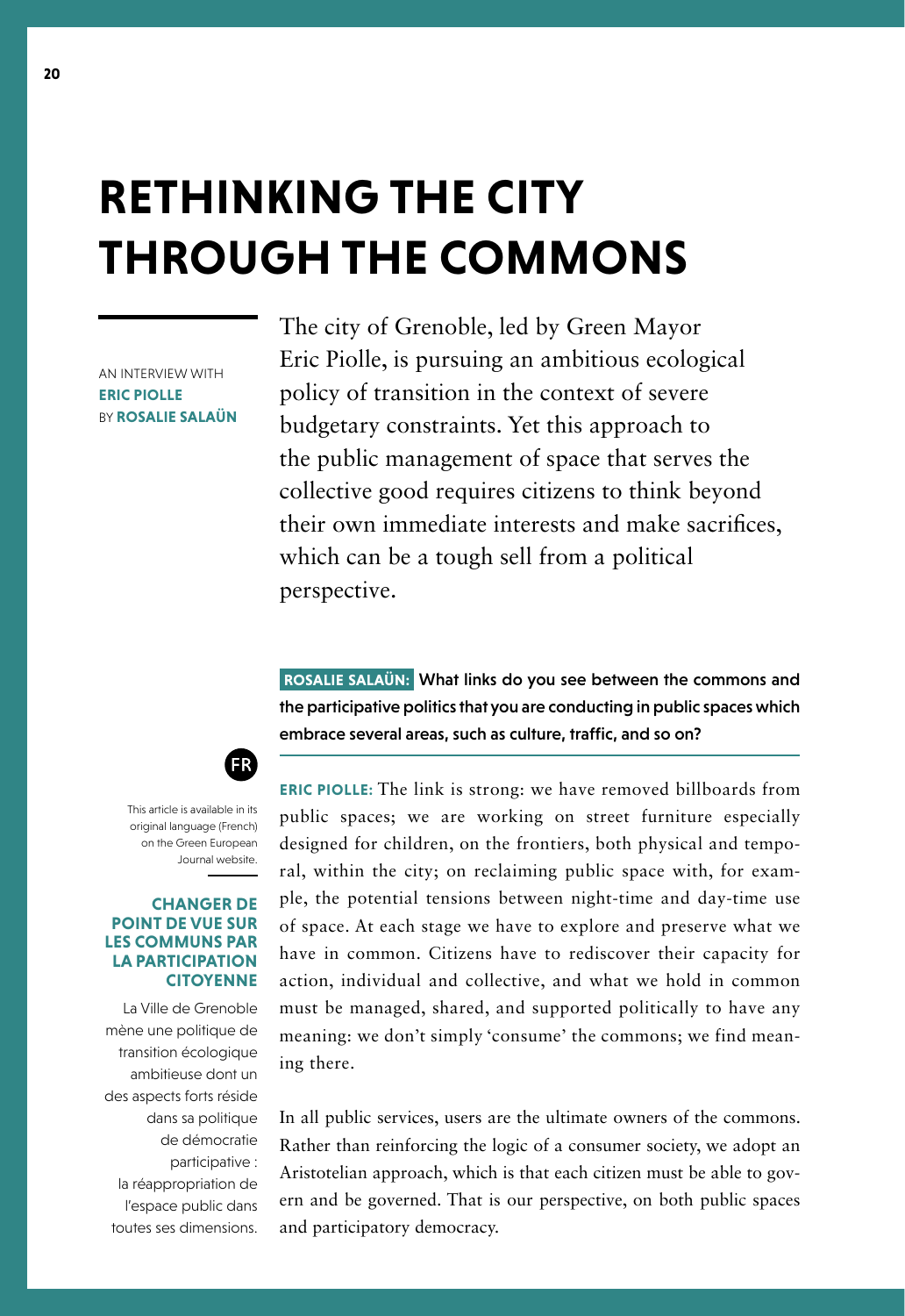This vision of the public space is quite unusual in France…

**ERIC PIOLLE:** The ecological vision which flows from this is an actor-network vision (which is doubtless more developed in other European countries). First and foremost, there is a logic of subsidiarity: each level has its relevance and meaning. What we do together, we can do more easily.

Last week I was with the Norwegian ambassador, who was speaking about his experience in France; he mentioned this capacity to think both in terms of history and the long-term, with leaps of progress, and to do things which go in the right direction, without fitting perfectly into an ideology.

Our aim in Grenoble is to stay our collective course with this society of actor-networks which find meaning in social and economic exchanges; a society with debate and conflict, but also the ability to get things done. We want to stimulate conflict that is organised and goes beyond intellectual debate to action: ideas must generate action.

Is it not a little risky, for the achievement of some of your ecological policies, for example for billboards or parking, to have this participatory approach?

**ERIC PIOLLE:** The real risk is that nothing changes; that we continue as before. Transition is an innovative societal project, for it responds in concrete new ways to the emergencies and extreme constraints that we are dealing with nowadays. Yes, we must change, but we must actively choose, not just passively put up with change. That's what my engagement in public life is about: clearly recognising constraints, without submitting to them. The urgency of the current situation pushes us to shake off old habits; some say that austerity management is enough. For my part, I maintain that it's through more democracy that we will succeed.

## How are local people reacting to this change in how things are done?

**ERIC PIOLLE:** Firstly, people are contacting me a lot. Secondly, residents have a two-fold reaction: satisfaction that there is no more queue-jumping; but also frustration, because you can't pull strings anymore!

The old system was a bit of a lottery: the losers tell themselves they can win next time if they bump into the mayor at a good time – everyone plays the game. This was also true for cul-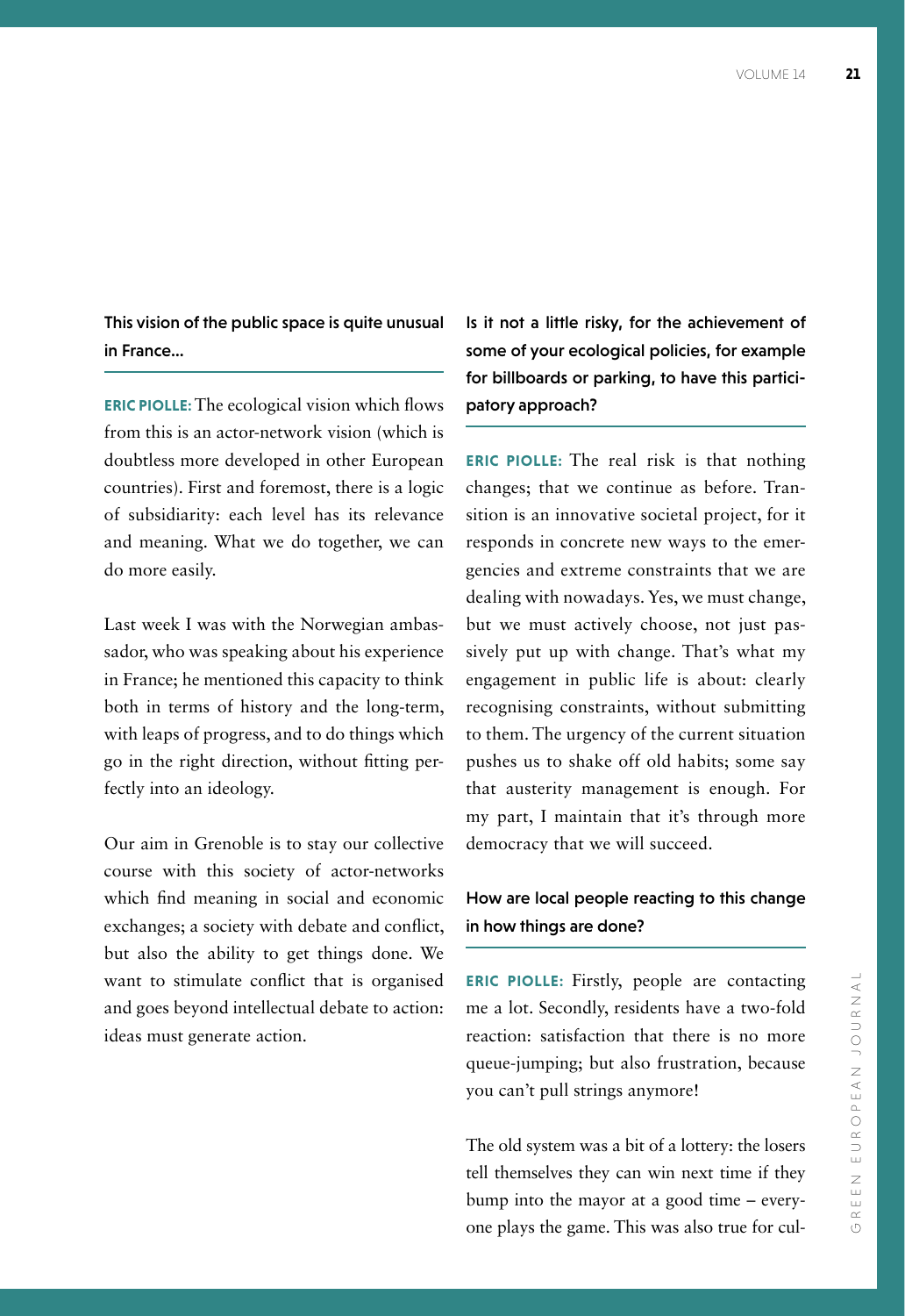

tural politics, in Grenoble as elsewhere, where cultural life often revolved around arbitrary decisions from above. Certain stakeholders got used to this. We are staying the course of transparency and the same rules for all; what matters is to respond to the needs of the people of Grenoble.

The approach we have adopted is ambitious, but it also recognises each person's capacity to take charge of their own lives, both individually and collectively. I was recently at a citizen's forum in a disadvantaged part of town. They have worked on defining indicators of well-being (peace and quiet, housing, education, living together, etc.), and on identifying their resources.

We are moving on from the old mentality of raising all issues with the mayor's office, which creates a really interesting dynamic which values the actions of local people. They are organising their own support for school children, initiating campaigns for people to greet each other in the street and get to know their neighbours, working on managing waste, developing mentoring networks for local people, creating activities to build links between parents and young people in a sometimes problematic public square, and even creating 'true/false' activities on the allocation of housing. All that, simply on a neighbourhood scale, is support in action in our city.

#### Does the mayor's office provide a framework for this?

**ERIC PIOLLE:** Yes, for the participatory budgeting, we impose limits. The project that I just mentioned was supported by the public landlord: for example, we wanted to bury the waste disposal points because they were causing problems, so we incorporated that into redesigning the square. Even such an apparently trivial matter raises fundamental questions. We did the planning with local residents, and there was a debate about a children's play area in the middle of the square. In the end, it was decided collectively to put it in the middle; the local senior women say that when there is no noise that's when the dealers appear, and so on.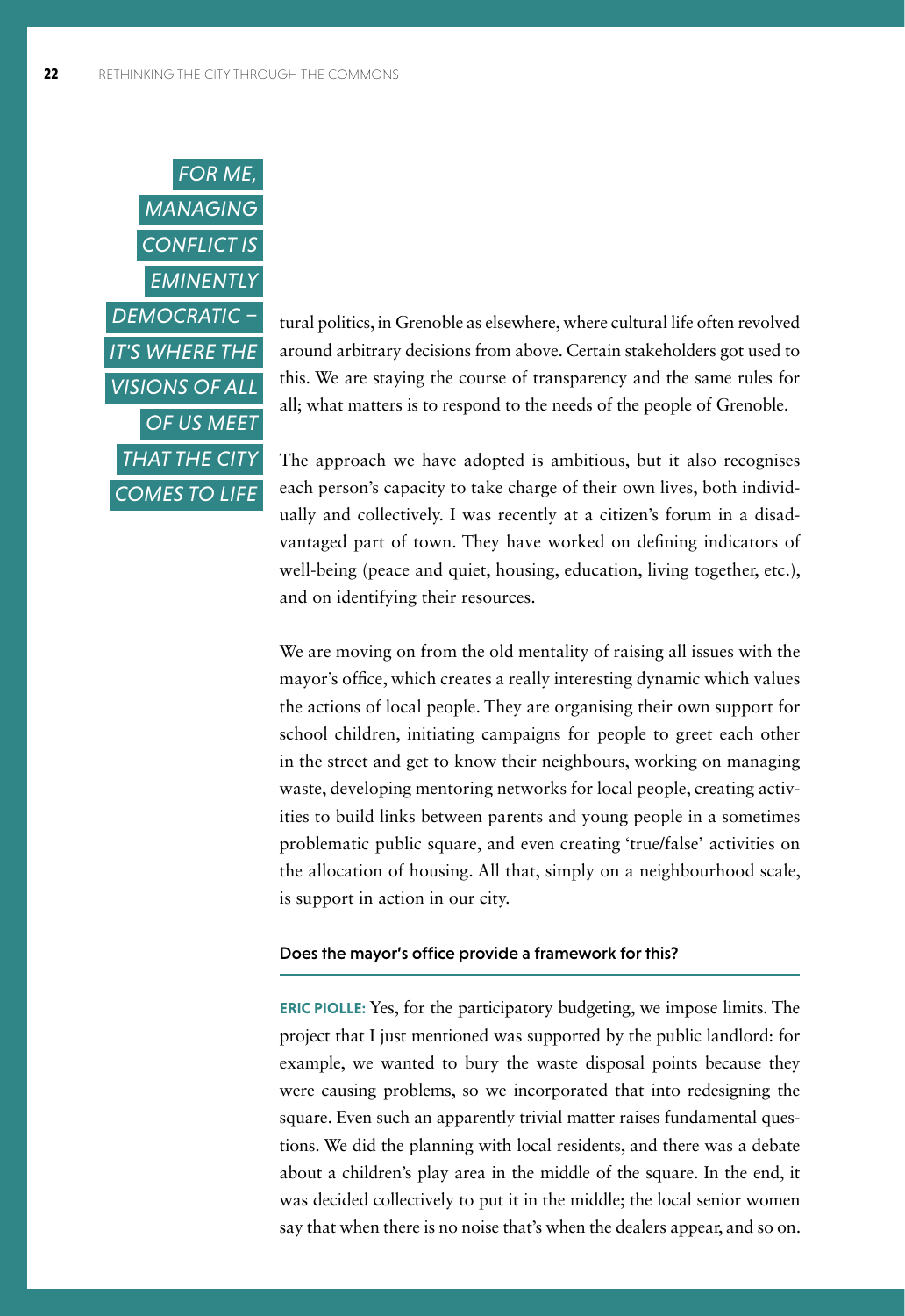All this also involved discussions about what public spaces mean to us, our relationships with our neighbourhoods, and the tensions between different uses of space. For me, managing conflict is eminently democratic – it's where the visions of all of us meet that the city comes to life.

So you see yourself in a role of mediator, rather than coming down on the side of one plan or another?

**ERIC PIOLLE:** Yes; there is even self-regulation of conflict. The work of the city's stakeholders enables us to reframe the terms of discussions.

With participatory budgeting, the rules were a little stricter. Projects varied in size, and we mustn't allow operating costs to outstrip start-up costs; we can't support a project which would entail ever-increasing expenditure. So it is a matter of investment, which, naturally, needs to be maintained.

In the spring you are welcoming an Assembly of the Commons, as part of the first Transition Towns Biennial gathering. Is your ambition to be a model, or innovator for this movement?

**ERIC PIOLLE:** I don't know if we are as innovative as all that. It seems to me that innovation is generally the fruit of a blend of various inputs, which shift, hybridise, and cross-pollinate. So many things are springing up all over the place that being a model doesn't mean very much. Simply to demonstrate consistency, rather than to be a blueprint, would be pretty good.

When considering all areas of our work, we have to think in intersectional terms. For example, measures to combat air pollution are social policies: l'INSERM (the National Institute for Health and Medical Research) has shown that in Grenoble, not only are there two deaths per week from polluted air, but that this mainly affects the poorest people. I like to use the image of sailing with a compass: I tack into the wind, so that even if things are not exactly how I would like, we are all going in the right direction. The important thing is not to do anything which takes us backwards or in the wrong direction.

For example, the government's environmental policies are mind-boggling: on the one hand they host COP21 and create a law on energy transition, and on the other, we have plans for more motorways, a new airport at Notre-Dame des Landes, a high-speed railway between Lyon and Turin, a nuclear programme, and so on. They set a course, yet all the while sending out strong signals that are not only out of line with it, but taking us in completely the wrong direction. Consistency is essential for us to unite the forces which will carry society forward.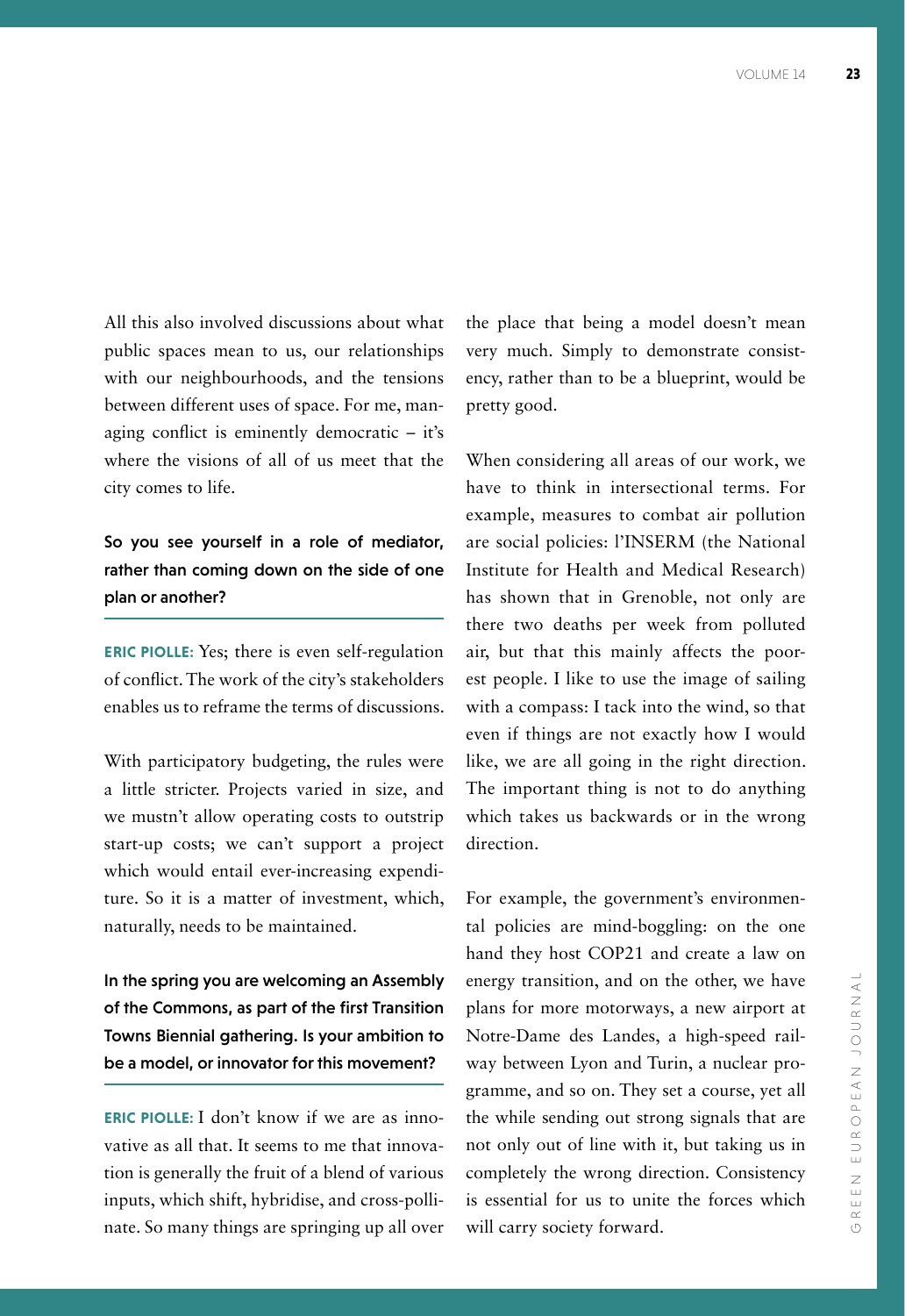Conversely, does giving more power to citizens give local politics more consistency?

**ERIC PIOLLE:** Well, it raises the question, anyway. The debate about advertising is interesting. When we decided to ban billboards, the vast majority of people were in favour. 99% of the feedback went from 'we didn't even think that was possible', through 'we didn't think that politicians had the power to make that sort of decision' (which also gives people more confidence in political decision-making), to 'that's great – we are deluged with adverts, and I don't want to see naked women, cars, and alcohol when I'm taking my children to school'. It was amazing; these reactions came from everyone: young, old, all political persuasions, from here and even around the world.

Over time, with the difficulties of transition, cuts to funding from central government, and Grenoble's financial situation, we have no choice but to impose pretty savage savings measures. Several times a month I find myself with key people in culture or education who tell me to put the adverts back so we can have a bit more money for them. I understand them, but there is a contradiction here: to have more money for education do you want me to stick up a massive billboard for Landrover because they would give us more money for exercise books?

This means local stakeholders have to think in a very broad way...

**ERIC PIOLLE:** Beyond their own immediate interest, yes, certainly.

Does this consultative, or co-constructive approach, in a very complicated budgetary context, also mean the processes are more accessible to people?

**ERIC PIOLLE:** What appeals to me about the commons approach is that it brings together individual and public interest. There is a third way. The general interest can sometimes be paralysing – there is a risk of being unfocused, saying we can't do anything about anything because there is too much at stake everywhere, so we don't know what to do about climate change, we become demoralised and end up doing nothing. It's by working through the commons, this space where we come together in all our differences, that we get a sense of how our personal interests are part of a whole, and are not in opposition to the public interest.

## Coming back to the commons, do your traffic policies chime with this thinking?

**ERIC PIOLLE:** In the 1950s and 60s, we really designed our towns around cars, and since the 70s we have, little by little, tried to reclaim some of what we handed over to cars during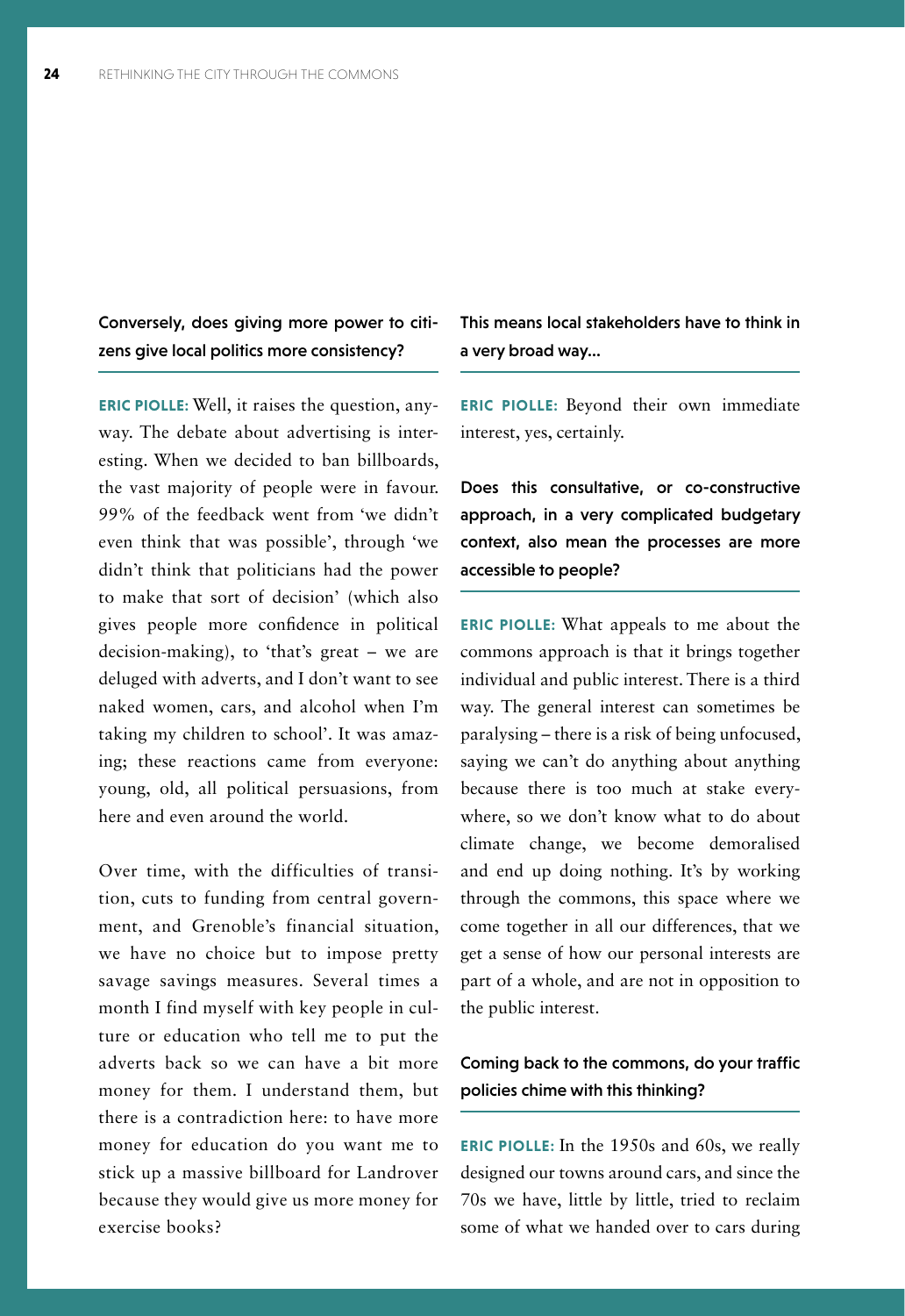that period, in a similar way to how we have tried to reclaim some of what we handed over to shopping malls in the 80s and 90s. It's a matter of seeing the car as a 10m² of private space, 'squatting' in public thoroughfares.

In real terms, what sort of feedback have you had for these policies? Do local citizens understand that it's best for everyone to travel by bicycle?

**ERIC PIOLLE:** Yes and no – there's a bit of everything! Some, for example, say that if parking were free, they would leave their car parked and take public transport. And this is also an opportunity for us all to learn from each other. Here in Grenoble in 2012 there were already 35% of households which didn't have a car, and it has progressed since then.

As for what we spend on cars in public spaces, we are realising that ultimately the local community is paying for something which only benefits a few people. Is that really what we want? The social pricing which we put in place for parking created howls of rage at the thought of price rises, but the first figures show that in fact, for 40% of people, it's cheaper. To those for whom the price has gone up, I reply that local taxes are those that are the least linked to income.

We can also combine that with the particular situation in Grenoble, which is that the town spread in the 1950s and 1960s and the tax income from the more disadvantaged parts of town are greater than those of the wealthier areas.

There is also the element of gender, which is extremely interesting. If we are not careful, a town can become a town for men: fit, able-bodied, for whom the system works well. We must also consider the elderly, children, women, and so on.